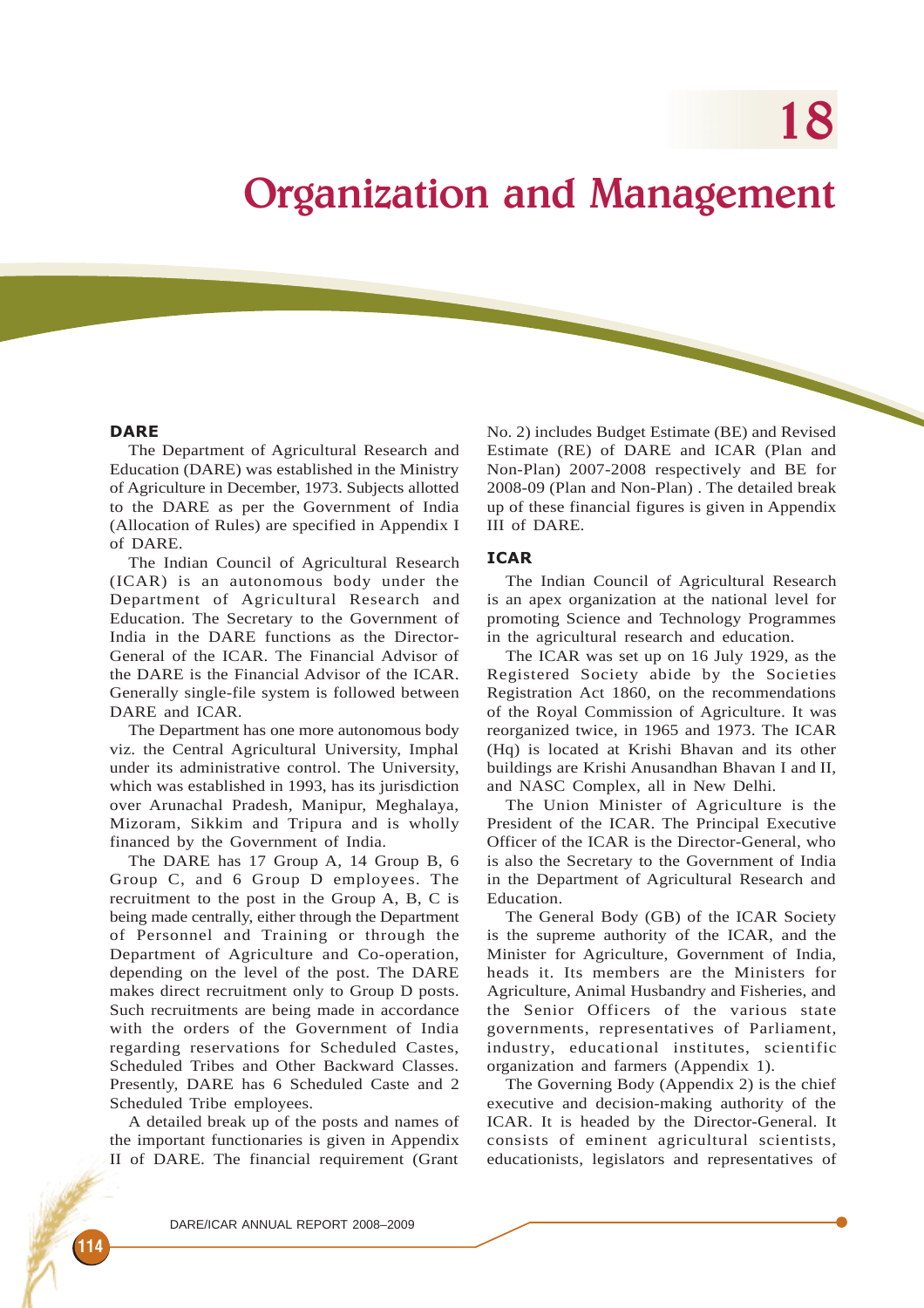the farmers. It is assisted by the Standing Finance Committee, Accreditation Board, Regional Committee, Policy and Planning Committee, several Scientific Panels, and Publications Advisory Committee. In the scientific matters, the Director-General is assisted by 8 Deputy Directors-General, one each for (i) Crop Science (ii) Horticulture, (iii) Natural Resource Management, (iv) Agricultural Engineering, (v) Animal Sciences, (vi) Fisheries, (vii) Agricultural Education, and (viii) Agricultural Extension. The Deputy Directors-General are responsible for the Institutes, National Research Centres, and the Projects Directorates in their respective fields. The Senior Officers, posted at the ICAR (Hq), are listed in Appendix 3.

The ICAR received funds from the Government of India and from the proceeds of the Agricultural Produce Cess.

The ICAR develops technologies and disseminates knowledge to farming community not only for increasing yields of crops and maintaining natural resources but also for elevating community's economics status.

The Research set-up of the ICAR includes **48** Institutes (Appendix 4), **5** National Bureaux (Appendix 5), **12** Project Directorates (Appendix 6), **30** National Research Centres (Appendix 7), and **77** All-India Co-ordianted Research Projects (Appendix 8).

The Directorate of Information and Publications of Agriculture is working independently with the approval of the Competent Authority. The Media and Information Unit, ARIS Unit and Library at ICAR (Headquarters) which were earlier functioning separately, are now working under the supervision of the Project Director (DIPA).This integration of various units under DIPA will provide

organized strength and efficient use of human, financial and infrastructural resources for creating public awareness through dissemination of information globally by print media as well as electronic media.

The ICAR promotes research, education and extension education in **41** State Agricultural Universities, **5** Deemed Universities, **1** Central Agricultural University for the North-Eastern Hills Region, and **4** Central Universities by giving financial assistance in different forms (Appendix 9).

For effective communication of research findings among farmers, the ICAR maintains an effective network of Krishi Vigyan Kendras and Trainers' and Training Centre along with Zonal Co-ordinating Units.

The total sanctioned as well as existing strength of the employees of the ICAR system, including scheduled castes, scheduled tribes and other backward classes, is given in Appendix 10.

Thus with an extensive network of research infrastructure, backed by an excellent team of scientists and other employees, the ICAR is making rapid strides in agricultural research, and provides support to the national efforts in achieving food security and self-sufficiency.

# IPR AND POLICY

#### IPR titles on inventions/innovations

*Patents*: The ICAR's intellectual property (IP) portfolio has been firming up since the implementation of its management guidelines w.e.f. 2 October, 2006. This visibility has further enhanced with the release of some global and national IP databases and search tools. The patent search database of 'Intellectual Property India'

| Table 18.1 Granted Indian Patents             |                         |                                                                                                                                          |  |  |  |  |  |
|-----------------------------------------------|-------------------------|------------------------------------------------------------------------------------------------------------------------------------------|--|--|--|--|--|
| Field of Invention                            | Patent<br><b>Number</b> | Title of Invention                                                                                                                       |  |  |  |  |  |
| Veterinary Medicine                           | IN210526                | A process for preparing a novel herbal formulation for the<br>treatment of mange in animals.                                             |  |  |  |  |  |
| Processing (Feed Industry)                    | IN210528                | Cold process technology for the preparation of urea molasses<br>mineral block.                                                           |  |  |  |  |  |
| Pharmacy/ Biopesticides                       | IN211204                | Process for purification of solanesol (95%) from crude/enriched<br>extracts of tobacco green leaf/ tobacco cured leaf/ tobacco<br>waste. |  |  |  |  |  |
| Pest Management/ Research Tools               | IN213744                | Egg cleaning device.                                                                                                                     |  |  |  |  |  |
| Processing in edible oil industry             | IN216982                | Development of a process for conversion of paddy husk ash<br>into bleaching material for edible oil.                                     |  |  |  |  |  |
| Processing in edible oil industry             | IN217106                | Pre-grinding of oilseeds prior to mechanical expelling $-$ a<br>new process of energy saving.                                            |  |  |  |  |  |
| <b>Biopesticides</b>                          | IN217763                | Process for the preparation of pesticidal oxime esters.                                                                                  |  |  |  |  |  |
| <b>Biopesticides</b>                          | IN218031                | Process for the preparation of mono/di/polyol ester pesticides.                                                                          |  |  |  |  |  |
| Processing fibre industry                     | IN220787                | Method of degumming of decorticated ramie fibre by recycling<br>of degumming liquor.                                                     |  |  |  |  |  |
| Dairy beverages/ Processing in dairy industry | IN222587                | Process for the manufacture of shelf-stable whey-mango<br>beverage.                                                                      |  |  |  |  |  |
| Hybrid seed production – research tools       | IN223253                | A composition for hybrid seed production.                                                                                                |  |  |  |  |  |

**Table 18.1 Granted Indian Patents**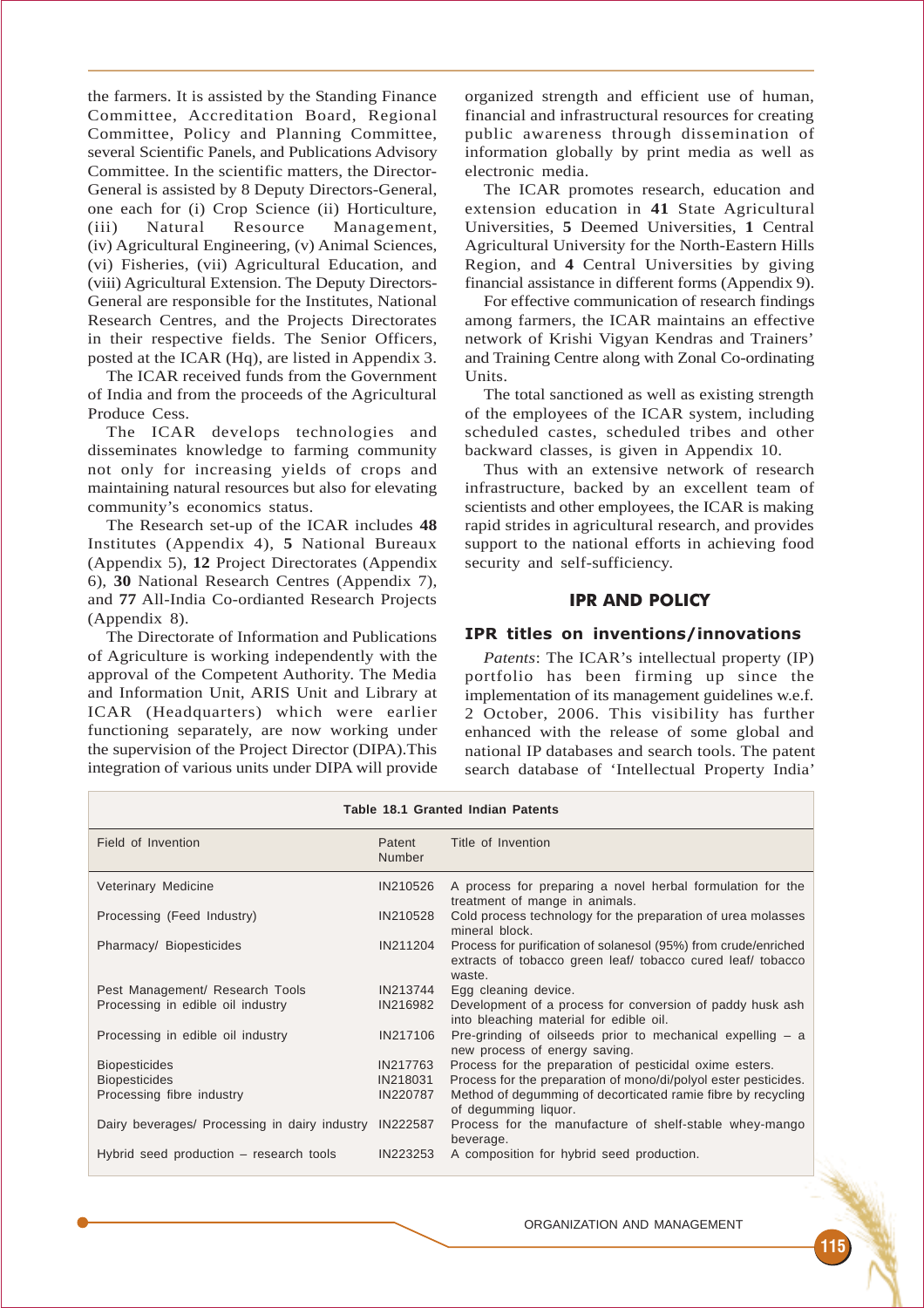(http://www.ipindia.nic.in/), which is an upcoming site maintained by the Indian Patent Office where uploading of records is in progress, has published under the head 'patent search for public (new records)'eleven patents granted to ICAR in various fields of invention (Table 18.1). There is a listing as well of some previously granted ICAR patents on the same site, which mainly covered the fields of cotton, jute and shellac processing.

Besides, the world patent search for ICAR as the applicant, at the European free search facility (http://ep.espacenet.com/), revealed 35 patent records, out of which 4 patents/patent families are at the stage of either international applications under the Patent Co-operation Treaty (PCT) or granted patents in various jurisdictions – USA, European Union, China, South Africa, Republic of Korea, and Mexico (Table 18.2). The recent national and foreign records of 16 inventions in ICAR covered the fields of biopesticides (4), biotechnology/ research tools (1), dairy beverages (1), hybrid seed production/ research tools (1), pearl culture (1), pharmaceuticals (1), processing industry for edible oils (2), fibre (1) and feed (1), transgene detection (1), and veterinary medicine (2).

Besides the Indian Patent Office issued 2 more letter patents to ICAR for the respective inventions in environmental sciences and agro-chemicals/ pesticides, viz. (i) 'A hyper-spectral data analyzing method for characterization and discrimination of natural/man made resources from air borne platforms', and (ii) 'A process for the preparation of mosquito larvicidal formulations based on *Rabdosia melissoide* ingredients'. Further, 80 Indian patent applications filed by ICAR were published in the official gazette for public information to facilitate the grant of patents abide by the law.

*Plant varieties*: The process of registration and protection of varieties under the law started in the country in May 2007 and presently varieties of only 14 crops (18 species) are notified for the purpose (ICAR has already standardized national test guidelines for 35 crops and recommended for notification thereof). By the middle of October, 2008, ICAR had filed applications for the protection of 546 extant and 27 new varieties of the notified crops and the process of registration is on. The pie diagram indicates that maximum applications have been filed for the extant varieties of rice (125) followed by that of wheat (83), maize (71) and pearl millet (53). The process of filing of applications of extant varieties of cotton has also begun; the



Fig. 18.1. Number of applications for the Registration of Extant Varieties filed

law provides 3 years for the completion thereof.

*Other forms of IPR*: Trademark protection for services and products of various institutes has been secured to enhance market goodwill and safeguard quality assurance. These included label PUSA by IARI, New Delhi; biopesticide formulations TRIVIR 1% WP (*Trichoderma viridae)* and KNOCK WP (*Bt* formulation) by DOR, Hyderabad; and antibiotic formulation CIFAX for use in fisheries and aquaculture, and label Jayanti Rohu by CIFA Bhubaneshwar. A part of Copy Right Protection for Softwares (developed at NRC for Soybean, Indore; NBFGR, Lucknow; and NBPGR, New Delhi) was secured.

| Field of Invention                         | Patent/Application number                                                                                                             | Title of Invention                                                                                             |
|--------------------------------------------|---------------------------------------------------------------------------------------------------------------------------------------|----------------------------------------------------------------------------------------------------------------|
| Pearl culture                              | WO2008062248                                                                                                                          | <i>In-vitro</i> pearl production using marine organisms.                                                       |
| Veterinary Medicine                        | WO2008041047                                                                                                                          | An artificially synthesized peptide.                                                                           |
| Transgene detection tool                   | ZA200410268 [South Africa],<br>WO03102208 [PCT],<br>MXPA04011769 [Mexico],<br>KR20050026396 [Republic of Korea],<br>CN1672049 [China] | Rapid detection of Bt-cry toxins.                                                                              |
| <b>Biopesticides</b>                       | EP1734817(A1) [European Union],<br>WO2006064511 [PCT]                                                                                 | A pesticidal composition containing thymol/<br>P-cymene.                                                       |
| Hybrid seed production -<br>research tools | US2003192070   USA]                                                                                                                   | Composition for hybrid seed production, process<br>for the preparation of such composition and<br>use thereof. |

**Table 18.2 PCT applications at various stages and patents granted in other countries**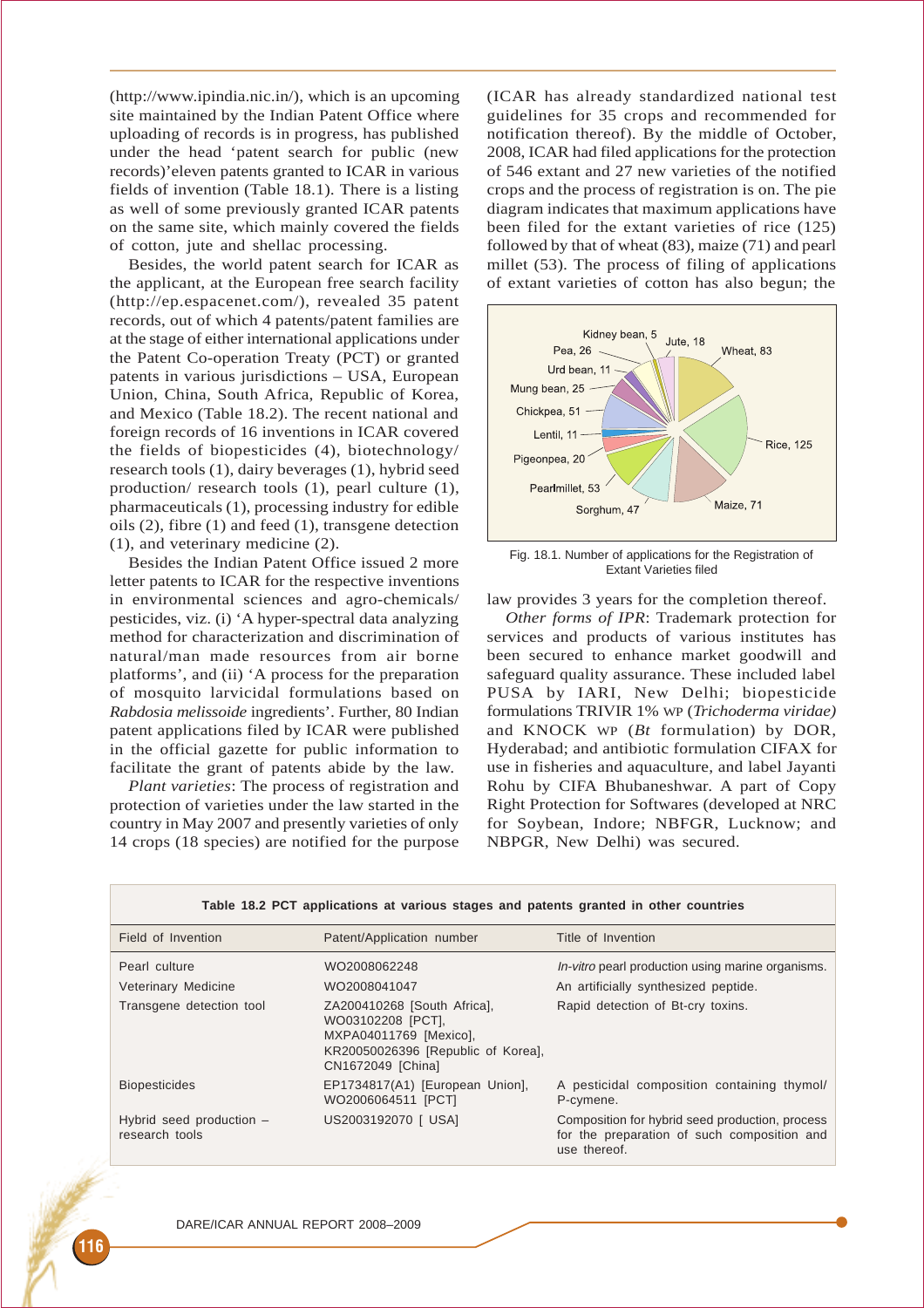#### Capacity building

A new Plan Scheme is a unique in Public-Public Partnership mode (having total project outlay of Rs 486 million in XI Plan), has been initiated, which has a contribution (in 2:1:1 ratio) from the Central Government (Plan Funds), the National Agriculture Innovation Project, and the ICAR's internal resource generation. This Intellectual Property Management and Transfer Commercialization of Agricultural Technology Scheme broadly aims at up-scaling of existing component of IPR previously handled under



Fig. 18.2 Location of ICAR institutes and Zonal Technology Management Centres

the ICAR (Hq) Scheme on Management of Information Services.

More specifically, the scheme envisages setting up of the 3-tier institutional mechanism to protect/ manage the IP generated within the ICAR system, including that in the collaborative research. Accordingly, at the base level, 95 Institute Technology Management Units have been established and empowered by the appropriate delegation of powers to enhance the institutional IP management capacity. In the middle-tier, 5 Zonal Technology Management Centres have been established at the identified ICAR institutes in different zones for building capacity for business planning and development in association with NAIP (Fig. 18.2). The zonal centres and the central IPR and Policy establishment help the Institute Technology Management Unit on a case to case basis. In the initial phase, these units would use the resources allocates under the scheme to enhance their IP search and data management capacities.

#### Human resource development

The Central Technology Management

Committee, the highest decision making body on IP matters in ICAR, recommended to lay emphasis on HRD in IPR and orientation with its Guidelines for IP Management and Technology Transfer/ Commercialization in 2008 so as to soon catch up with the national and global IPR regimes. IP management training-cum-workshops were also approved under the Indo-US Agricultural Knowledge Initiative in which ICAR further provided the entire logistic support. Thus, the IPR and Policy Unit, ICAR has conducted 12 such programmes all over the country for upgrading the knowledge base of 574 scientists and other concerned staff from ICAR institutes and State Agricultural Universities (including 132 participants in 3 Indo-US AKI programmes) and exposing them to the nuances of the overall subject of IPR. These programmes were structured to provide a special focus on various thematic areas (Table 18.3) within the IPR domain such as the protection of IPR in biotechnological innovations, or in microorganisms or patent writing or other forms of IPR etc. Besides, a due exposure was given to the participants of the core areas of IPR and technology transfer, as per *ICAR Guidelines, 2006.*

The programmes also helped in identification and consolidation of the team(s) of competent resource persons from within ICAR as well as outside the ICAR system, being from government departments, public sector research and development organizations, academia, law experts and attorneys, business experts, etc. for meeting the present and future HRD requirements in IP and Technology Management. Also, in the 3 programmes under the Indo-US AKI Project, contracted to CCS Haryana Agricultural University by ICAR, there was a good exposure of the IPR domains on reciprocal basis among the outside faculty from Michigan State University, United States Department of Agriculture, and Association of Universities for Technology Management of USA, and the core ICAR resource persons' team.

Further, to cater to the HRD needs in IP management, ICAR scientists and other concerned staff were nominated for training in Indian Institute of Science, Bangalore; Indian Institute of Management, Ahmedabad; Administrative Staff College of India, Hyderabad; Society for Technology Management, Ooty; and in foreign countries, viz. Cornell University, Ithaca, USA; and World Intellectual Property Organization, Geneva. The Deemed Universities of ICAR (IARI, New Delhi; IVRI, Izatnagar; NDRI, Karnal; and CIFE, Mumbai) have also started teaching courses in IPR at Post-Graduate level. NAARM, Hyderabad has initiated the process for launching one-year fully residential diploma course on 'IP and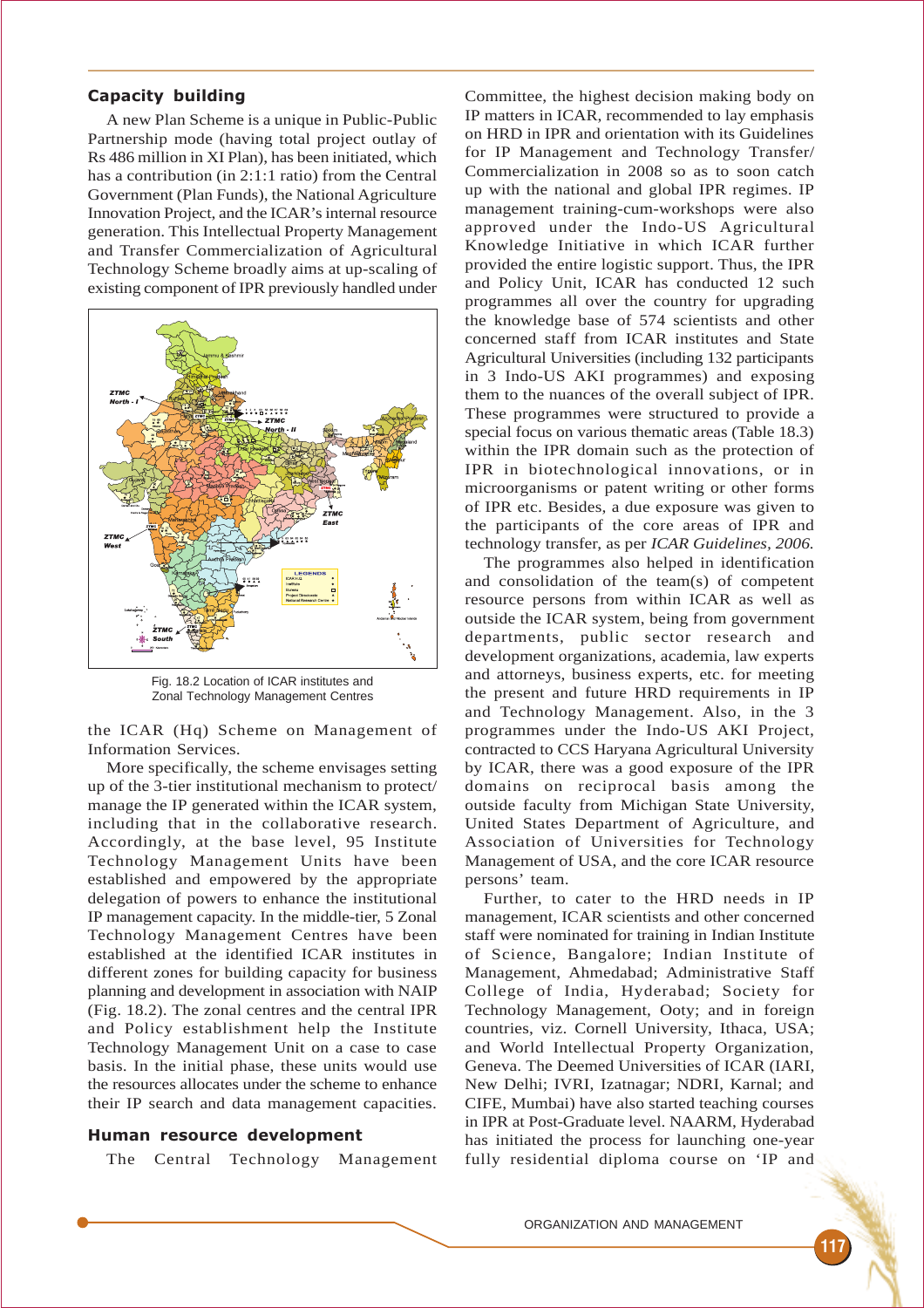| Thematic Area                          | Host Institute                                                                                 | Participants |
|----------------------------------------|------------------------------------------------------------------------------------------------|--------------|
| Patenting/ IPR in Genetic Engineering  | Indian Agricultural Research Institute, New Delhi                                              | (68)         |
| Essentials of Patenting                | CCS Haryana Agricultural University, Hisar                                                     | (55)         |
| Procedural requirements of Patents     | National Academy of Agricultural Research Management,                                          | (49)         |
|                                        | Hyderabad                                                                                      |              |
| Drafting Specifications and Claims     | Central Institute of Fisheries and Education, Mumbai                                           | (46)         |
| Copyright Protection                   | National Institute of Research on Jute and Fibre Technology,<br>Kolkata                        | (31)         |
| Trademark Protection                   | Central Tuber Crops Research Institute, Thiruvanathapuram                                      | (50)         |
| Protection of IPR on Microorganisms    | ICAR Research Complex for NEH Region, Barapani                                                 | (68)         |
| Protection of Designs and ICs Designs  | Central Institute of Agricultural Engineering, Bhopal                                          | (35)         |
| Protection of Geographical Indications | National Bureau of Fish Genetic Resources, Lucknow                                             | (40)         |
|                                        | *Training-cum-Workshops under 3 Indo-US-AKI CCSHAU, Hisar, NAARM, Hyderabad; and KAU, Thrissur | (132)        |

Technology Management' with campus placement facility in early 2009.

### Policy issues

*Guidelines for management of ICAR services and contracts*: A Committee has been constituted in ICAR to review and recommend suitable improvements in the existing Rules and Guidelines for Training, Consultancy, Contract Research and Contract Services, 1997, and to harmonise these guidelines with the key policy elements, as per *ICAR Guidelines on IP Management and Technology Transfer/Commercialization, 2006.* The draft report is in circulation for discussion, finalization and making final recommendations to ICAR.

*IPR clearance of collaborative research projects*: Institutional streamlining of the process has been carried out and awareness has been created in harmony with the *ICAR Guidelines, 2006*, particularly its key policy element on the muchneeded Joint Intellectual Property Management Plan.

*Business Planning and Development*: Besides identification and notification of the five zonal technology management centres in respective ICAR institutes, the IPR and Policy Unit of the ICAR (Hq), in close association with the NAIP, has facilitated for the setting up of their respective BPD Units and to take initiatives for greater interactions within the zones.

# ADMINISTRATION

#### Filling up of vacant posts

A good number of vacant posts like Under-Secretaries, Senior Administrative Officers, Administrative Officers/Finance and Accounts Officers/Section Officers/Private Secretaries/Assistants/Personal Assistants/UDCs/ Stenographers /Group 'D' posts were filled up.

### Financial upgradation granted under ACP Scheme

As per the Government of India instructions Financial Upgradation was granted to many eligible employees in various grades during this period viz. Section Officers/Assistant Administrative Officers/Assistant Finance and Accounts Officers/Assistant Directors (OL)/Stenographers/ Lower Division Clerks and Group 'D' employees.

# Staff Welfare Fund Scheme

- (i) As per the recommendations of the Managing Committee of ICAR (Hq) Staff Welfare Fund financial assistance of Rs 25000/- was extended to the family of one deceased employee of the ICAR (Hq). Further Rs17,000/- was also given as financial assistance in case of illness of two Temporary Status Labourers of Sugarcane Breeding Institute, Coimbatore.
- (ii) An amount of Rs 4,70,000/- was transferred to different ICAR institutes that were not able to generate sufficient fund under the head "Staff Welfare Fund" to have a minimum balance of Rs 25,000/- under this fund.
- (iii) Under Staff Welfare Fund Scheme 45 Scholarships (Rs 2,500/- each) were awarded to the meritorious wards of the Council's employees.

Total number of employees in the ICAR and its research institutes and number of Scheduled Castes, Scheduled Tribes and Other Backward Classes are given in Tables 18.4 and 18.5.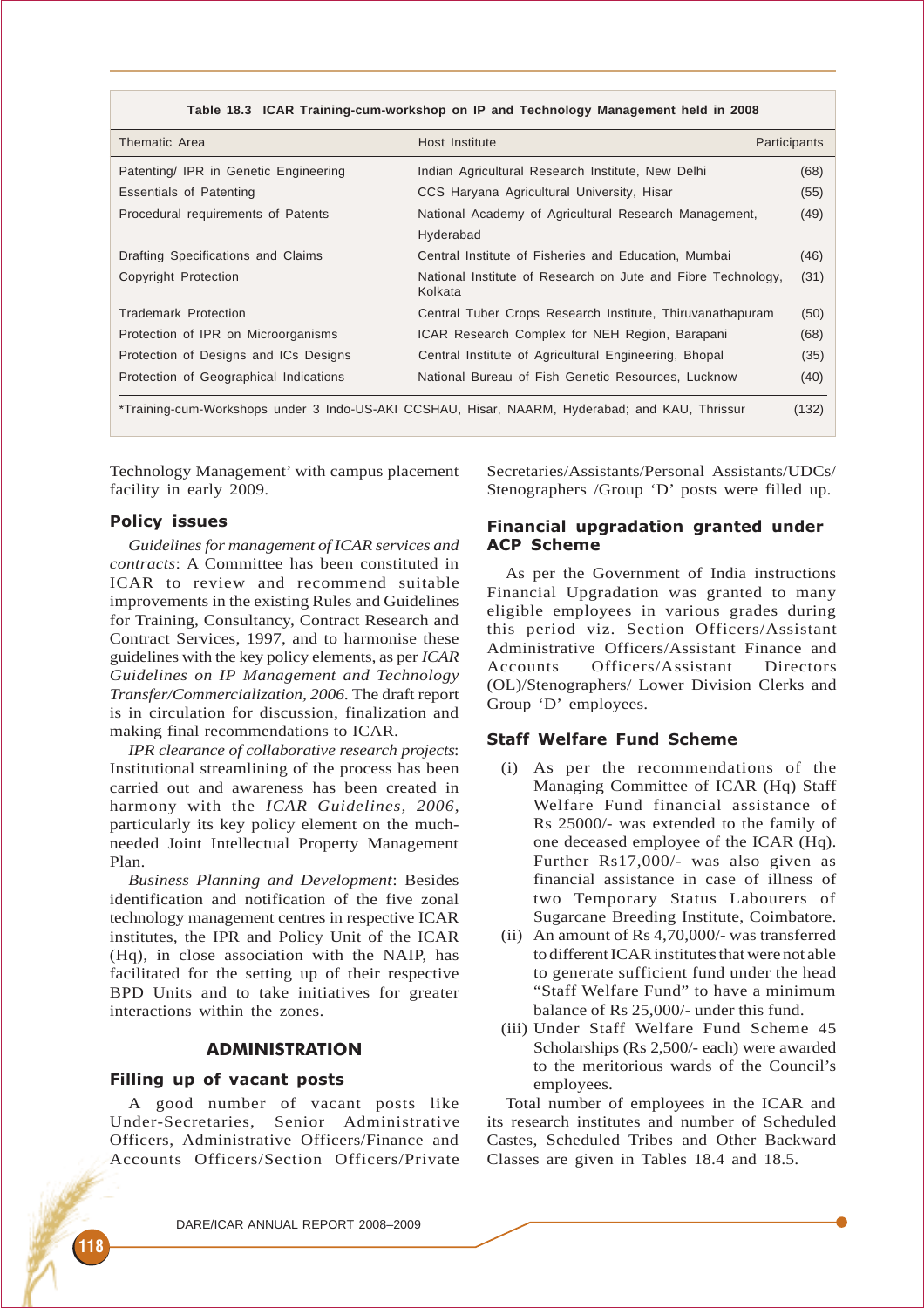| Categories/posts                                                                                                                                                                                                   | Posts      |                | Scheduled castes |                                        | Scheduled tribes |                              | <b>OBC</b>     |                              |
|--------------------------------------------------------------------------------------------------------------------------------------------------------------------------------------------------------------------|------------|----------------|------------------|----------------------------------------|------------------|------------------------------|----------------|------------------------------|
|                                                                                                                                                                                                                    | Sanctioned | ln<br>position | <b>Number</b>    | $\frac{0}{0}$<br>to total<br>employees | Number           | $%$ to<br>total<br>employees | Number         | $%$ to<br>total<br>employees |
| <b>Scientific Posts</b>                                                                                                                                                                                            |            |                |                  |                                        |                  |                              |                |                              |
| Scientists                                                                                                                                                                                                         | 3881       | 3258           | 432              | 13.2%                                  | 96               | 2.9%                         | 352            | 10.8%                        |
| Senior Scientists                                                                                                                                                                                                  | 1651       | 510            | 62               | 12.1%                                  | 07               | 1.3%                         | 54             | 10.5%                        |
| <b>Principal Scientists</b>                                                                                                                                                                                        | 749        | 263            | 45               | 17.1%                                  | 05               | 2%                           | 18             | 6.8%                         |
| <b>RMP</b> Scientists                                                                                                                                                                                              | 147        | 134            | 03               | 2.2%                                   | 02               | 1.5%                         | 07             | 5.2%                         |
| Total                                                                                                                                                                                                              | 6428       | 4165           | 542              | 13.1%                                  | 110              | 2.6%                         | 431            | 10.3%                        |
| <b>Administrative Posts</b><br>Directors / Dy. Secretaries/<br>L.A. / Under Secretaries /<br>Sr. Admn. Officer / Sr. Finance &<br>Accounts Officer / Admn.<br>Officer/ F&AO / Law Officer/<br>SA to Chairman, ASRB | 181        | 160            | 22               | 13.75                                  | 11               | 6.87                         | $\overline{7}$ | 4.40                         |
| AAOS / AF&AOS / AD(OL)<br>/ PS / SO / DO / JA(WS) /<br>Protocol Officer                                                                                                                                            | 645        | 571            | 88               | 18.34                                  | 294              | 7.93                         | 359            | 9.68                         |
| Assistant / UDC / PA /<br>JAO / Steno / Sr. S.A. /<br>UDC / LDC                                                                                                                                                    | 4199       | 3706           | 680              | 18.34                                  | 294              | 7.93                         | 359            | 9.68                         |
| Total                                                                                                                                                                                                              | 5025       | 4437           | 790              | 17.8                                   | 599              | 13.5                         | 725            | 16.3                         |
| <b>Supporting Staff in ICAR Institutes</b>                                                                                                                                                                         |            |                |                  |                                        |                  |                              |                |                              |
| Grade I                                                                                                                                                                                                            | 3299       | 2567           | 696              | 27.11                                  | 179              | 6.97                         | 508            | 19.78                        |
| Grade II                                                                                                                                                                                                           | 4025       | 3063           | 864              | 28.20                                  | 217              | 7.08                         | 180            | 5.87                         |
| Grade III                                                                                                                                                                                                          | 1925       | 1773           | 526              | 29.66                                  | 141              | 7.95                         | 90             | 5.07                         |
| Grade IV                                                                                                                                                                                                           | 966        | 889            | 247              | 27.78                                  | 104              | 11.69                        | 46             | 5.17                         |
| Total                                                                                                                                                                                                              | 10215      | 8292           | 2333             | 28.13                                  | 641              | 7.73                         | 824            | 9.93                         |

**Table 18.4 Total number of employees in ICAR (Hq) and Research Institutes mentioning SC/ST/OBC**

#### **Table 18.5 The total number of Group 'C' and 'D' employees and number of Scheduled Castes, Scheduled Tribes and Other Backward Classes (as on 31.3.2008) at ICAR (Hq)**

| <b>Posts</b>                | <b>Posts</b>   |                | Scheduled castes         |                               |                | Scheduled tribes                       | <b>OBCs</b>          |                                        |
|-----------------------------|----------------|----------------|--------------------------|-------------------------------|----------------|----------------------------------------|----------------------|----------------------------------------|
|                             | Sanctioned     | in<br>position | No.                      | $\%$<br>to total<br>employees | No.            | $\frac{0}{0}$<br>to total<br>employees | No.<br>among<br>them | $\frac{0}{0}$<br>to total<br>employees |
| <b>Lower Division Clerk</b> | 94             | 58             | 13                       | 22.41%                        | 5              | 8.62%                                  | 5                    | 8.62%                                  |
| Peon                        | 76             | 66             | 21                       | 31.81%                        | 2              | 3.03%                                  | 5                    | 7.57%                                  |
| Farash                      | 11             | 10             | 5                        | 50%                           | $\overline{2}$ | 20%                                    |                      | 10%                                    |
| Mali                        | 5              | 4              | $\overline{\phantom{a}}$ |                               |                |                                        |                      |                                        |
| Packer                      | 5              | 4              | 1                        | 25%                           |                |                                        |                      |                                        |
| Studio Attendant            |                |                |                          |                               |                |                                        |                      |                                        |
| Store Attendant             |                |                |                          |                               |                |                                        |                      |                                        |
| Daftry                      | 45             | 45             | 8                        | 17.77%                        |                | 2.22%                                  |                      |                                        |
| <b>Head Packer</b>          |                |                |                          |                               |                |                                        |                      |                                        |
| Jamadar                     | 8              | 8              | 1                        | 12.5%                         |                |                                        |                      |                                        |
| Jr. Gestetner Operator      | $\overline{2}$ | $\overline{2}$ | $\overline{2}$           | 100%                          |                |                                        |                      |                                        |
| Franking Machine Operator   | 1              |                | $\mathbf{1}$             | 100%                          |                |                                        |                      |                                        |
| Library Attendant           | $\overline{2}$ | $\mathcal{P}$  |                          |                               |                |                                        |                      | 50%                                    |
| Despatch Rider              |                |                | $\mathbf{1}$             | 100%                          |                |                                        |                      |                                        |
| Record Keeper               |                |                | $\mathbf{1}$             | 100%                          |                |                                        |                      |                                        |
| Sr. Gestetner Operator      | $\overline{2}$ |                |                          |                               | $\overline{2}$ | 100%                                   |                      |                                        |
| Safaiwala                   | 12             | 12             | 12                       | 100%                          |                |                                        |                      |                                        |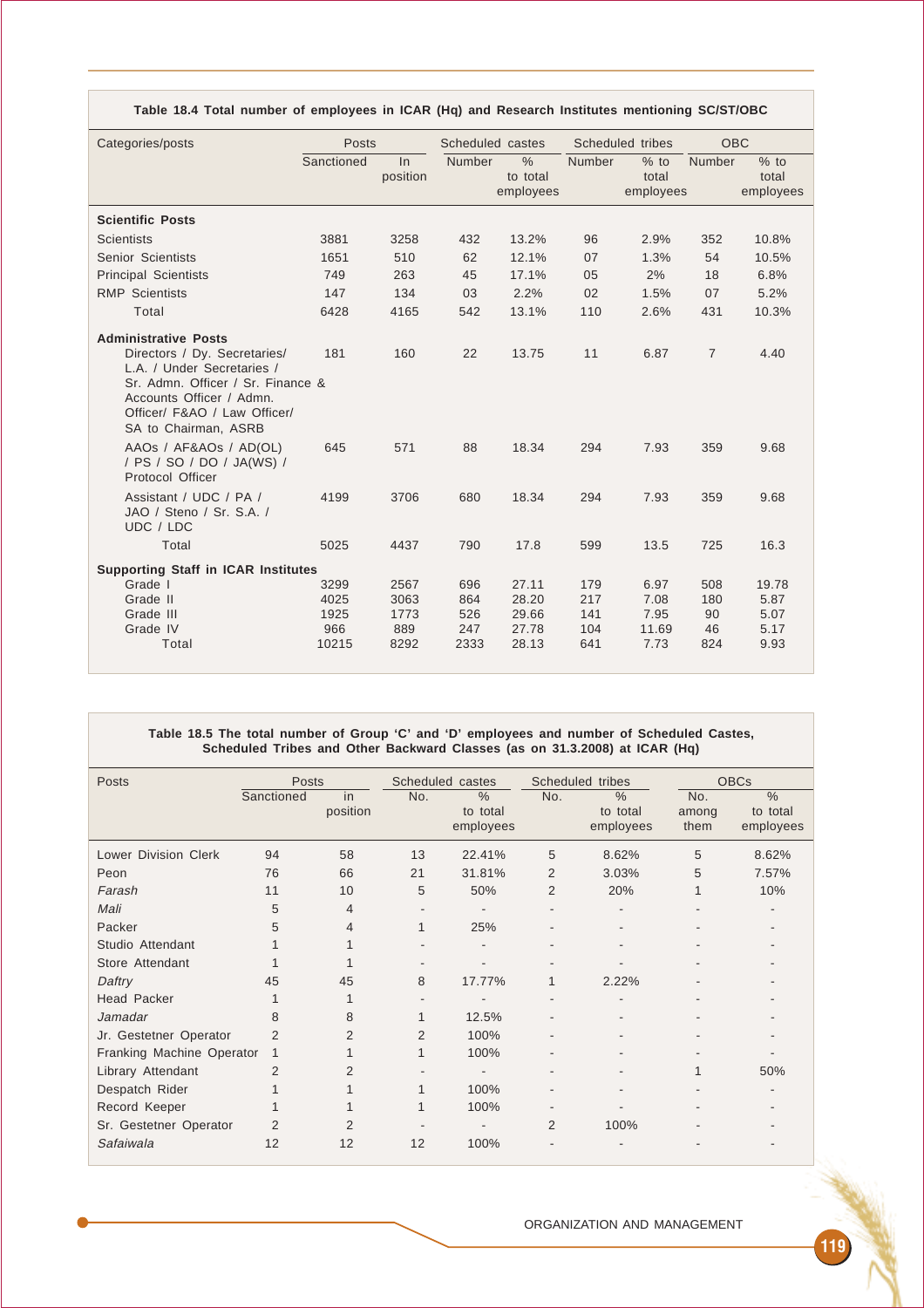#### **Table 18.6 Budget estimate and Revised estimate of DARE (Rupees in lakh)**

| Items                                                                                                       | <b>Budget</b><br>estimate 2007-08 |          |      | Revised<br>estimate 2007-08 | <b>Budget</b><br>estimate 2008-09 |          |  |
|-------------------------------------------------------------------------------------------------------------|-----------------------------------|----------|------|-----------------------------|-----------------------------------|----------|--|
|                                                                                                             | Plan                              | Non-Plan | Plan | Non-Plan                    | Plan                              | Non-Plan |  |
| Major Head '3451' Secretariat 090<br>Major Head '2415' General<br>International Co-operation 80             |                                   | 165      |      | 165                         |                                   | 175      |  |
| (010032) - India's membership Contribution to<br>Commonwealth Agricultural Bureau                           |                                   | 10       |      | 10                          |                                   | 10       |  |
| India's membership Contribution<br>to Consultative Group on International<br>Agricultural Research (020032) |                                   | 380      |      | 380                         |                                   | 380      |  |
| Other Programmes (030032)                                                                                   | 950                               |          | 1470 |                             | $*1100$                           |          |  |
| India's contributions to<br>Asia Pacific Association of Agricultural<br>Institutions (040032)               |                                   | 5        |      | 5                           |                                   | 5        |  |
| India's contributions to NACA (050032)                                                                      |                                   | 12       |      | 12                          |                                   | 9        |  |
| India's contributions to CGPRT (060032)                                                                     |                                   | 5        |      | 5                           |                                   | 5        |  |
| India's contributions to Seed<br>Testing Association (070032)                                               |                                   | 2.25     |      | 2.25                        |                                   | 2.25     |  |
| ISHS Belgium (080032)                                                                                       |                                   | 0.75     |      | 0.75                        |                                   | 0.75     |  |

\*Includes Rs 10.00 crore for National Fund for basic and strategic research in agriculture.

#### Finance and Audit

The Budget estimate and Revised estimate of DARE and ICAR (Plan and Non-Plan) for 2007– 08 are Rs 2,460 crore and Rs 2,337 crore respectively and Budget estimate for 2008–09 (Plan and Non-Plan) is Rs 2,680 crore (Table 18.6).

# PROGRESSIVE USE OF HINDI

### **DARE**

The Department of Agricultural Research and Education has an Official Language Section for the compliance and implementation of the Official Language Policy of the Government of India. It consists of one post each of Assistant Director (Official Language), Junior Hindi Translator and Hindi Typist. Besides the Hindi translation of the Budget, compilation and preparation of the Annual Report of the Department etc. also take place. The functioning of this section also includes holding Hindi workshops, meetings, reports, organizing *Hindi Pakhwada* to encourage the employees for doing their official work in Hindi.

#### ICAR

● ICAR observed 2008 as 'Hindi year' at ICAR (Hq) and organised several programmes for staff to promote the progressive use of Hindi in official business. Hon'ble Union Minister of Agriculture issued a message at this occasion. The Director-General (ICAR) also issued an appeal requesting the officers/staff to do their maximum official work in Hindi. ICAR Institutes/Research Centres also organized Hindi Day/Week/Month.

- ICAR Institutes/Research Centres (4) were notified in the Gazzette of the Government of India thus raising the total number of notified Institution to 108 under rule 10(4) of the Official Language Rule, 1976.
- Joint Official Language Implementation Committee of the DARE and the ICAR working under the Chairmanship of the Additional Secretary (DARE) and Secretary (ICAR) met fourth time in 2008. Similarly, Official Language Implementation Committees constituted at ICAR Institutes/ Research Centres convened its meetings.
- Proceedings of the Official Language Implementation Committee meetings, held by the Institutes etc. as well as the quarterly progress reports regarding the use of Official Language Hindi, received from various institutes at the ICAR (Hq), were reviewed and proper measures were suggested to overcome the shortcomings found therein.
- In accordance with the recommendations made by the Department of Official Language and the Parliamentary Committee on Official Language, to assess the progressive use of Hindi at the ICAR (Hq) as well as its institutes during 2008, 34 offices were inspected and suggessions were given to improve the shortcomings. Second Sub-Committee of the Parliamentary Official Language Committee inspected 8 Institutes/Research Centres during 2008.
- Rosters were maintained for imparting training in Hindi, Hindi typing and Hindi Stenography and officials were accordingly